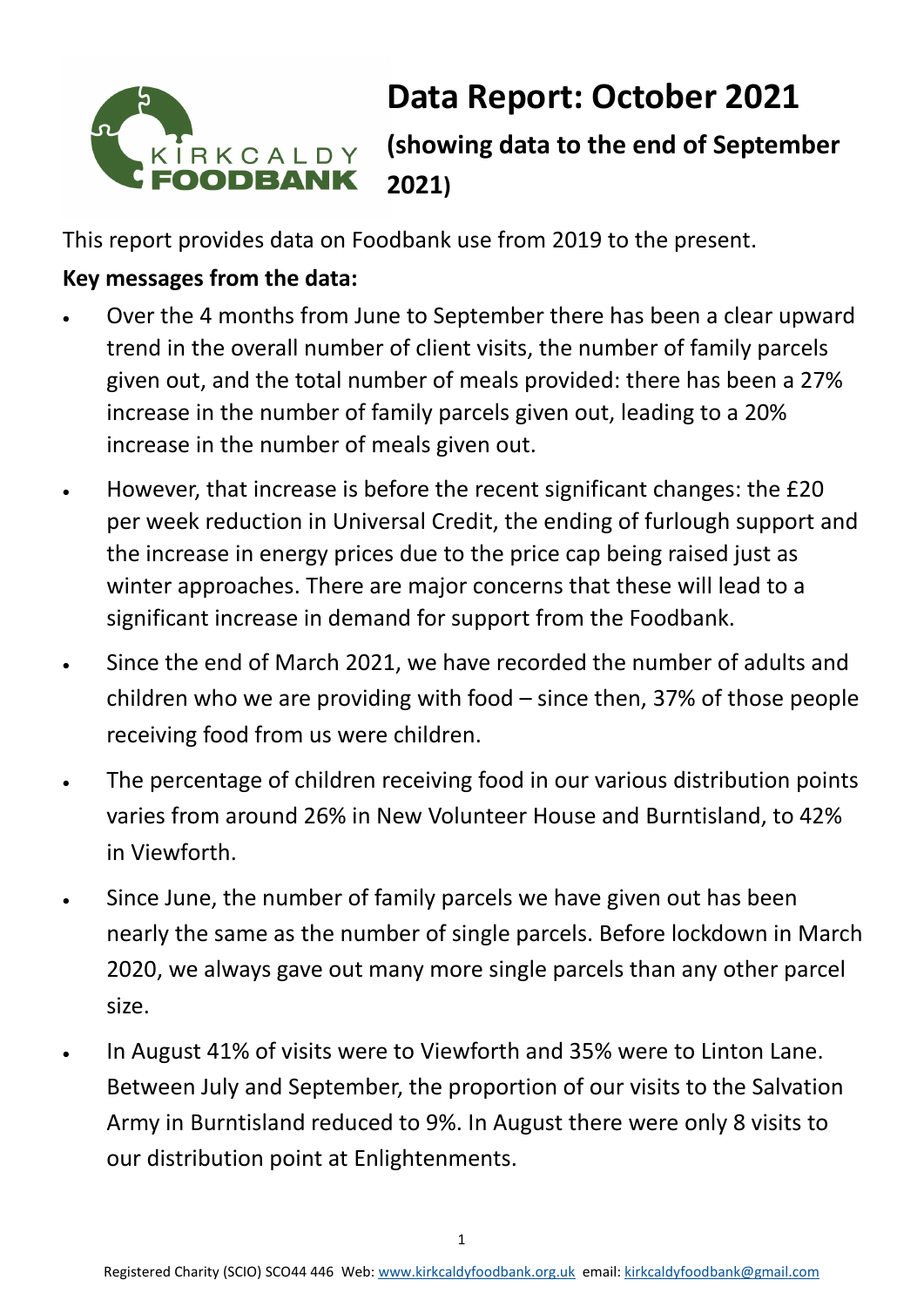#### *Table and graph showing number of visits in 2019, 2020 and to date in 2021—the table also shows the change from the same month last year as a percentage*

| וטו אסוויור שוויר אוויר איז דער האטוויר און דער האטוויר איז דער האטוויר ווירו<br>extras only) |      |      |      |                       |  |  |  |  |  |
|-----------------------------------------------------------------------------------------------|------|------|------|-----------------------|--|--|--|--|--|
|                                                                                               | 2019 | 2020 | 2021 | % change<br>from 2020 |  |  |  |  |  |
| January                                                                                       | 977  | 1053 | 1179 | 12.0%                 |  |  |  |  |  |
| February                                                                                      | 1108 | 999  | 1114 | 11.5%                 |  |  |  |  |  |
| <b>March</b>                                                                                  | 1088 | 1083 | 1153 | 6.5%                  |  |  |  |  |  |
| April                                                                                         | 1102 | 1461 | 1138 | $-22.1%$              |  |  |  |  |  |
| May                                                                                           | 1250 | 1327 | 1095 | $-17.5%$              |  |  |  |  |  |
| June                                                                                          | 1032 | 1355 | 1027 | $-24.2%$              |  |  |  |  |  |
| July                                                                                          | 1147 | 1089 | 1057 | $-2.9%$               |  |  |  |  |  |
| August                                                                                        | 1255 | 1018 | 1129 | 10.9%                 |  |  |  |  |  |
| <b>September</b>                                                                              | 1099 | 1044 | 1202 | 15.1%                 |  |  |  |  |  |
| <b>October</b>                                                                                | 1222 | 1159 |      |                       |  |  |  |  |  |
| November                                                                                      | 1188 | 1299 |      |                       |  |  |  |  |  |
| December                                                                                      | 955  | 1161 |      |                       |  |  |  |  |  |

**NUMBER OF VISITS (not including those for** 



#### *Graphs and table showing the different parcel sizes given out and the total number of meals provided in 2019—2021 (table and one graph on next page)*

*(NB the total number of meals figure is calculated by multiplying the number of parcels x size of parcel (single, couple or family etc) x 3 days x 3 meals a day. Therefore it is an indicative and not exact figure. As 'Extras only' means that a full parcel was not given on that visit, they have not been taken into account in calculating the total number of meals or people provided with food.)* 

*Graph showing the total number of meals provided* 

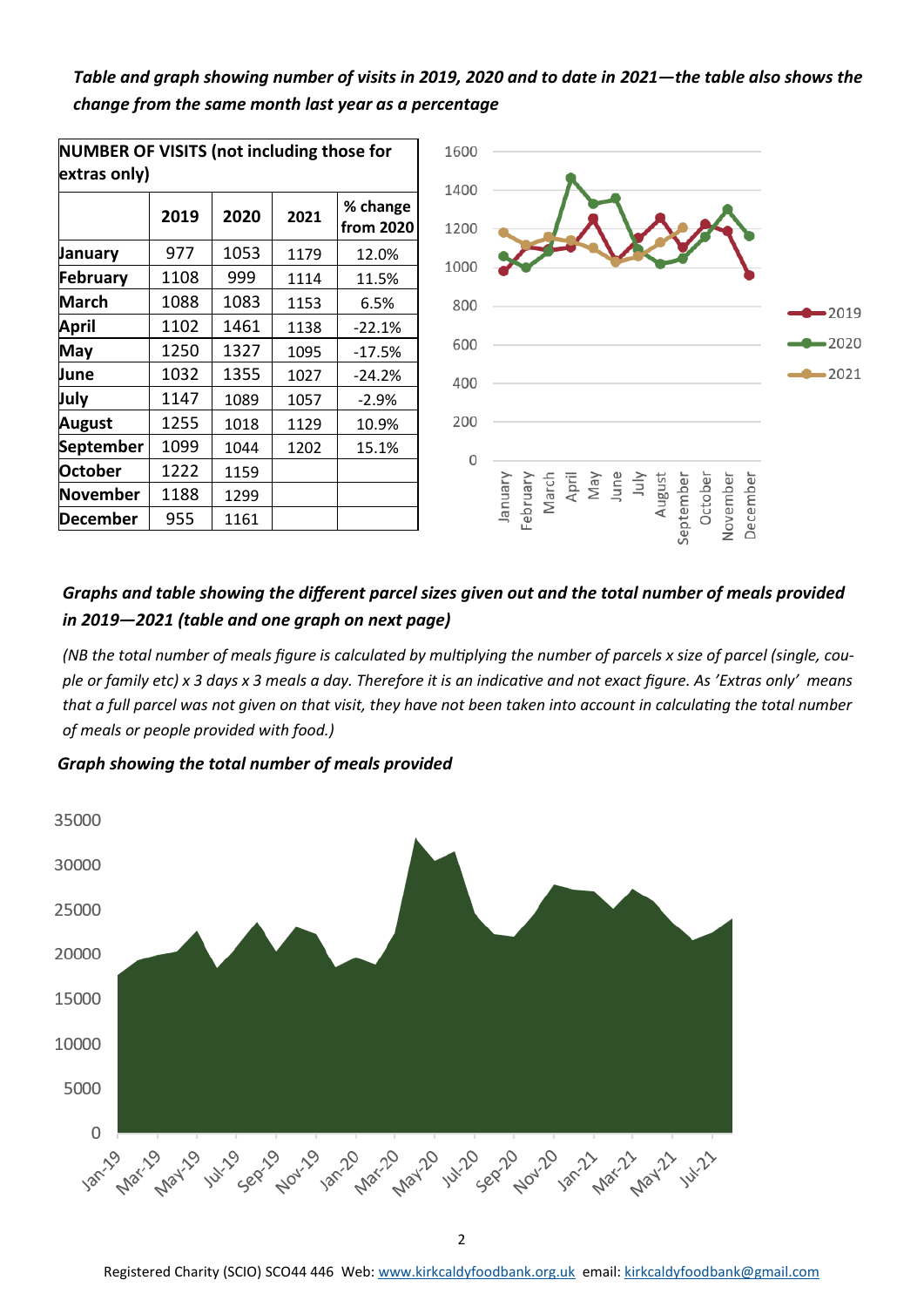### *Table showing the different parcel sizes given out and the total number of meals provided in this and the previous year*

| Pack size     | Single | Couple | Family | Single +<br>Couple | Other (including<br>extras only (not<br>included in total<br>meals or people)) | total number<br>Total number<br>of people<br>of meals pro-<br>provided<br>vided<br>with food |      | %age change from<br>previous year in num-<br>ber of meals provided |  |
|---------------|--------|--------|--------|--------------------|--------------------------------------------------------------------------------|----------------------------------------------------------------------------------------------|------|--------------------------------------------------------------------|--|
| Jan-20        | 486    | 251    | 289    | 13                 | 14                                                                             | 19647                                                                                        | 2183 | 11.2%                                                              |  |
| Feb-20        | 449    | 258    | 268    | 18                 | 6                                                                              | 18819                                                                                        | 2091 | $-2.8%$                                                            |  |
| Mar-20        | 437    | 247    | 384    | 4                  | 11                                                                             | 22311                                                                                        | 2479 | 11.8%                                                              |  |
| Apr-20        | 442    | 403    | 585    | 29                 | $\overline{2}$                                                                 | 33075                                                                                        | 3675 | 62.4%                                                              |  |
| May-20        | 420    | 322    | 570    | 15                 | $\pmb{0}$                                                                      | 30501                                                                                        | 3389 | 34.5%                                                              |  |
| Jun-20        | 427    | 312    | 602    | 14                 | 0                                                                              | 31509                                                                                        | 3501 | 70.3%                                                              |  |
| Jul-20        | 365    | 260    | 456    | 8                  | $\pmb{0}$                                                                      | 24597                                                                                        | 2733 | 18.0%                                                              |  |
| Aug-20        | 361    | 257    | 395    | 5                  | $\mathbf 0$                                                                    | 22230                                                                                        | 2470 | $-6.2%$                                                            |  |
| Sep-20        | 394    | 273    | 365    | 12                 | 0                                                                              | 21924                                                                                        | 2436 | 7.5%                                                               |  |
| Oct-20        | 452    | 272    | 429    | 6                  | 0                                                                              | 24570                                                                                        | 2730 | 6.3%                                                               |  |
| <b>Nov-20</b> | 460    | 280    | 512    | 9                  | 38                                                                             | 27855                                                                                        | 3095 | 25.3%                                                              |  |
| <b>Dec-20</b> | 353    | 275    | 530    | 3                  | 47                                                                             | 27288                                                                                        | 3173 | 46.8%                                                              |  |
| Jan-21        | 378    | 285    | 512    | 4                  | 46                                                                             | 27072                                                                                        | 3008 | 37.8%                                                              |  |
| Feb-21        | 399    | 231    | 478    | 6                  | 44                                                                             | 25119                                                                                        | 2791 | 33.5%                                                              |  |
| Mar-21        | 360    | 245    | 546    | $\overline{2}$     | 54                                                                             | 27360                                                                                        | 3040 | 22.6%                                                              |  |
| Apr-21        | 383    | 255    | 496    | 4                  | 56                                                                             | 26001                                                                                        | 2889 | $-21.4%$                                                           |  |
| $May-21$      | 420    | 245    | 425    | 5                  | 63                                                                             | 23625                                                                                        | 2625 | $-22.5%$                                                           |  |
| Jun-21        | 389    | 271    | 365    | 2                  | 78                                                                             | 21573                                                                                        | 2397 | $-31.5%$                                                           |  |
| Jul-21        | 419    | 240    | 398    | $\mathbf 0$        | 106                                                                            | 22419                                                                                        | 2491 | $-8.9%$                                                            |  |
| Aug-21        | 425    | 281    | 421    | 2                  | 130                                                                            | 24093                                                                                        | 2677 | 8.4%                                                               |  |
| Sep-21        | 459    | 277    | 463    | 3                  | 129                                                                            | 25866                                                                                        | 2874 | 18.0%                                                              |  |

#### *Graph showing the different parcel sizes given out: 2019—2021*



Registered Charity (SCIO) SCO44 446 Web: [www.kirkcaldyfoodbank.org.uk](http://www.kirkcaldyfoodbank.org.uk) email: [kirkcaldyfoodbank@gmail.com](mailto:mailtokirkcaldyfoodbank@gmail.com)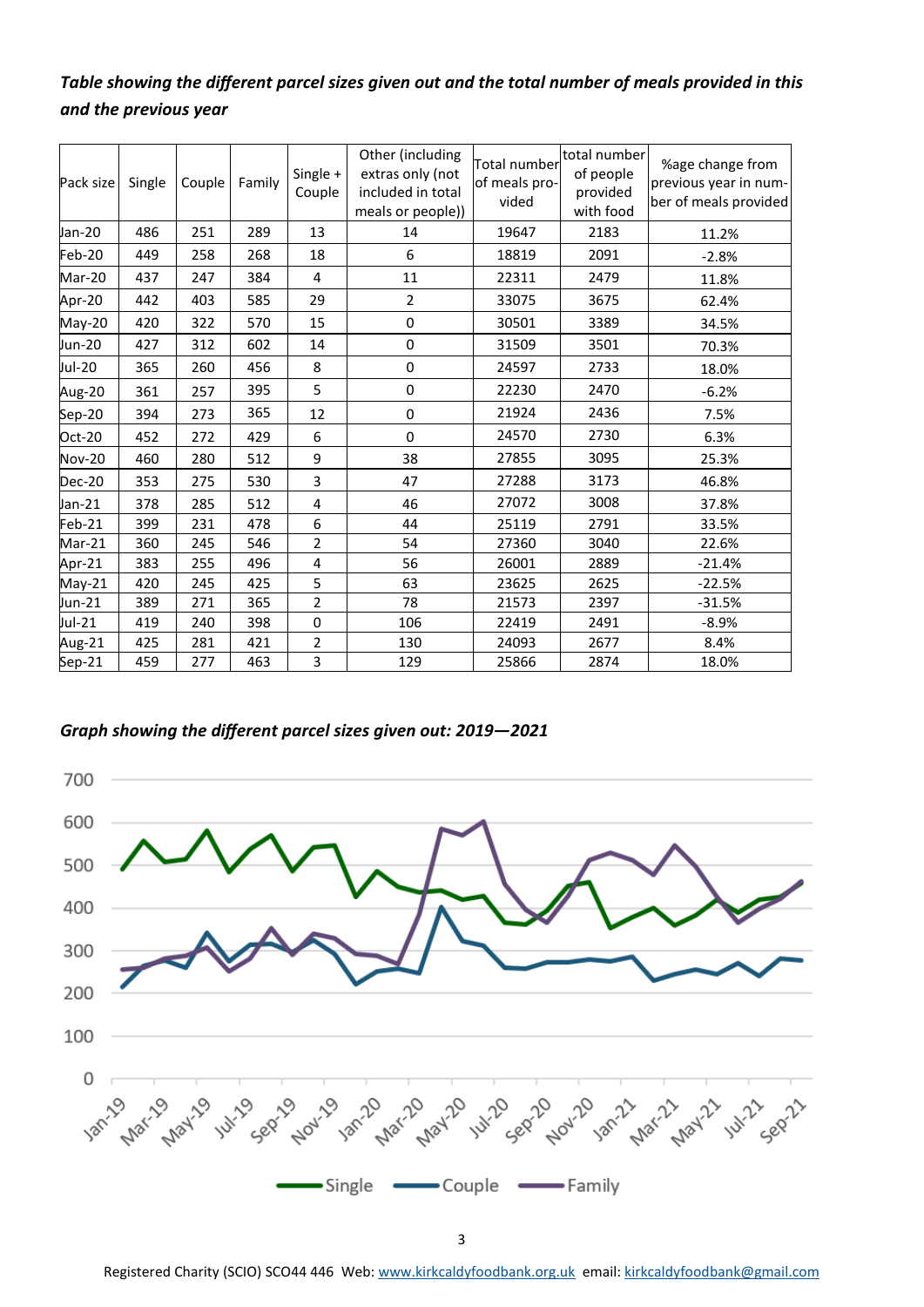**Tables showing the total number of adults and children provided with food and the numbers at each distribution points (since April 2021, we have been recording the number of adults and children that we are providing with food)**

**NB: as the adults and children may be provided with food more than once in the month, this is not a count of the total number of individual adults and children we have helped.** 

|               | <b>ADULTS</b>                | <b>CHILDREN</b> | <b>%AGE CHILDREN</b> |
|---------------|------------------------------|-----------------|----------------------|
| Apr-21        | 1946                         | 1283            | 39.7%                |
| $May-21$      | 1858                         | 1094            | 37.1%                |
| <b>Jun-21</b> | 1743                         | 959             | 35.5%                |
| <b>Jul-21</b> | 1782                         | 977             | 35.4%                |
| <b>Aug-21</b> | 1919                         | 1082            | 36.1%                |
| <b>Sep-21</b> | 2053                         | 1250            | 37.8%                |
|               | <b>AVERAGE %AGE CHILDREN</b> | 36.9%           |                      |

|                   | <b>SA Burntisland</b> |                     | <b>Enlightenments</b> |    |    | <b>Link Living</b>      |     |    |                   | <b>Linton Lane</b> |     |                    | <b>New Volunteer</b> |     |                  | <b>Viewforth</b> |     |                  |
|-------------------|-----------------------|---------------------|-----------------------|----|----|-------------------------|-----|----|-------------------|--------------------|-----|--------------------|----------------------|-----|------------------|------------------|-----|------------------|
|                   | A                     | С                   | %age<br>children      | A  | C  | %age<br><b>children</b> | A   | C  | %age<br> children | A                  | C   | %age<br>children l | A                    | C   | %age<br>children | A                | C   | %age<br>children |
| Apr-21            | 205                   | 84                  | 29.1%                 |    | 2  | 66.7%                   | 123 | 51 | 29.3%             | 579                | 357 | 38.1%              | 221                  | 89  | 28.7%            | 817              | 700 | 46.1%            |
| May-21 164        |                       | 60                  | 26.8%                 | 8  | 14 | 63.6%                   | 38  | 14 | 26.9%             | 610                | 346 | 36.2%              | 306                  | 99  | 24.4%            | 732              | 561 | 43.4%            |
| <b>Jun-21</b>     | 202                   | 71                  | 26.0%                 | 16 | 8  | 33.3%                   | 47  | 23 | 32.9%             | 568                | 335 | 37.1%              | 268                  | 84  | 23.9%            | 642 l            | 438 | 40.6%            |
| <b>Jul-21</b>     | 134                   | 47                  | 26.0%                 | 13 | 4  | 23.5%                   | 42  | 16 | 27.6%             | 648                | 350 | 35.1%              | 283                  | 126 | 30.8%            | 662              | 434 | 39.6%            |
| $Aug-21$          | 136                   | 43                  | 24.0%                 | 6  | 5  | 45.5%                   | 42  | 24 | 36.4%             | 706                | 425 | 37.6%              | 233                  | 71  | 23.4%            | 796              | 514 | 39.2%            |
| $\textsf{Sep-21}$ | 155                   | 96                  | 38.2%                 | 11 | 4  | 26.7%                   | 39  | 22 | 36.1%             | 717                | 456 | 38.9%              | 256                  | 88  | 25.6%            | 875              | 584 | 40.0%            |
|                   |                       | <b>AVERAGE %AGE</b> | 28.3%                 |    |    | 43.2%                   |     |    | 31.5%             |                    |     | 37.2%              |                      |     | 26.1%            |                  |     | 41.5%            |